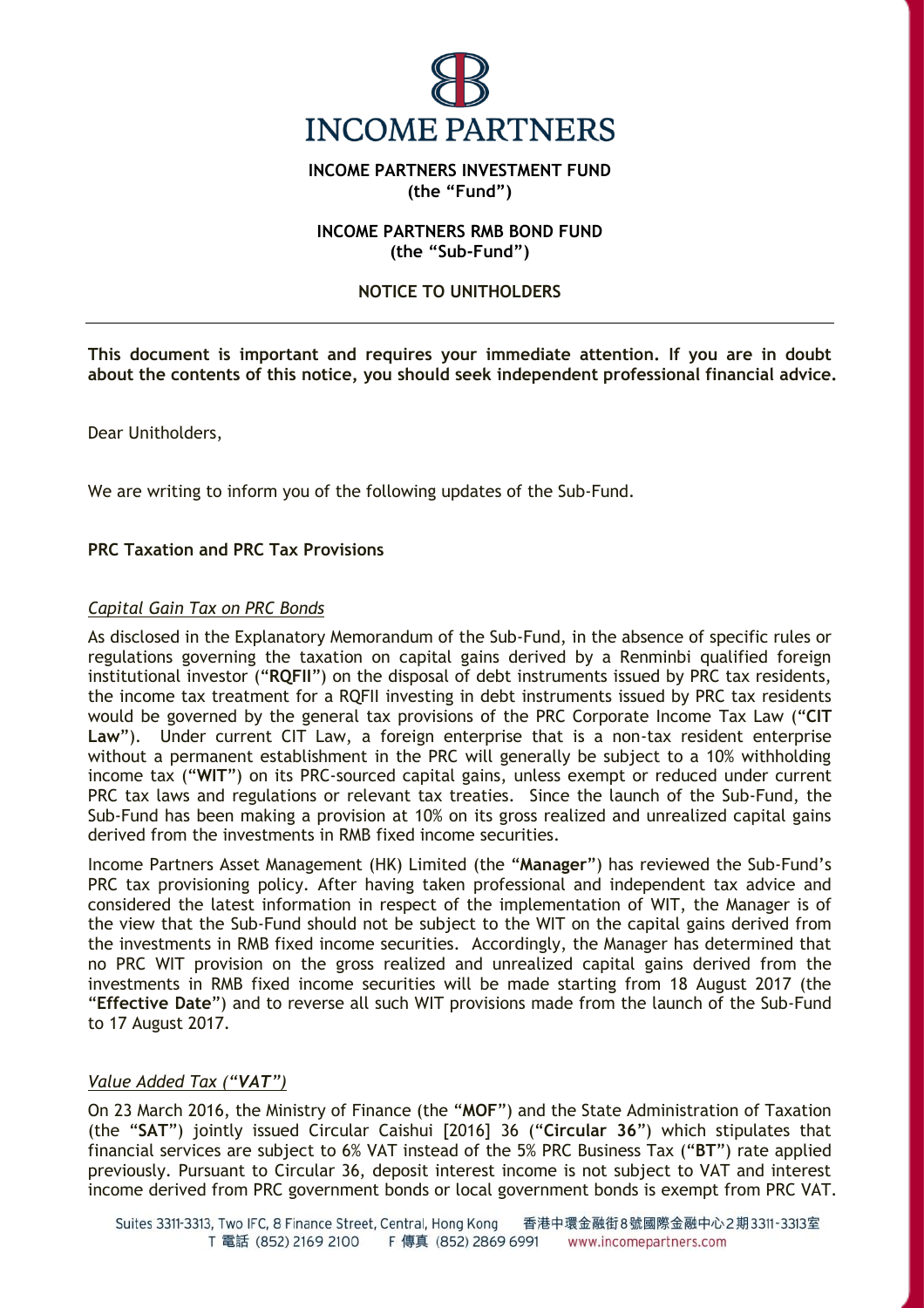

In the absence of any specific VAT exemption granted to QFIIs / RQFIIs under this regime, other bond interest income paid by PRC enterprises received on and after 1 May 2016 is technically subject to 6% VAT and local surcharges on top of VAT. The regime is subject to further clarification by the SAT and/or the MOF.

The Sub-Fund has not, prior to the Effective Date, made provision for VAT. As stated in the Explanatory Memorandum, the actual applicable tax rates imposed by SAT may be different and may change from time to time and applied retrospectively. As such, any provision for taxation made by the Manager may be inadequate to meet actual PRC tax liabilities causing investors to be disadvantaged.

The Explanatory Memorandum also provided that, if the actual applicable tax rate levied by SAT is higher than that provided for by the Manager so that there is a shortfall in the tax provision amount, investors should note that the Net Asset Value of the Sub-Fund may suffer more than the tax provision amount as the Sub-Fund will ultimately have to bear the additional tax liabilities.

In light of Circular 36, the Manager, taking independent and professional tax advice, has begun on and from the Effective Date to make provisions for PRC VAT and local surcharges at 6.72% on the coupon interest paid by PRC enterprises received by the Sub-Fund on and after from 1 May 2016.

### **Impact of Changes to Investors**

#### *Net Asset Value*

The above changes will have the net effect of increasing the net asset value of the Sub-Fund. For the purpose of illustration:

The Sub-Fund had total tax provision of RMB 1,699,518 relating to the gross realized and unrealized capital gains derived from the investments in RMB fixed income securities, which amounted to an increase in the net asset value of the Sub-Fund by 4.56% as at 18 August 2017.

The total tax provision for VAT paid on non-government bond interest income derived from 1 May 2016 to 30 June 2017 totals RMB 477,051, which amounted to a decrease in the net asset value of the Sub-Fund by 1.28% as at 18 August 2017.

The resulting net impact of the above two changes results in a positive impact on the net asset value of the Sub-Fund by an increase of 3.28%.

#### *Previous Unitholders*

As disclosed in the explanatory memorandum, Unitholders who have already redeemed their Units in the Sub-Fund before the Effective Date will not be entitled or have any right to claim any part of the amount representing the reversed WIT provision.

#### **Risk Factors**

The Sub-Fund may be subject to the risks associated with changes in the PRC laws and regulations, including PRC tax laws, and such changes may have retrospective effect. The Manager currently intends not to make provisions for any PRC WIT payable by the Sub-Fund on the gross realized and unrealized capital gains derived from investments in PRC Bonds.